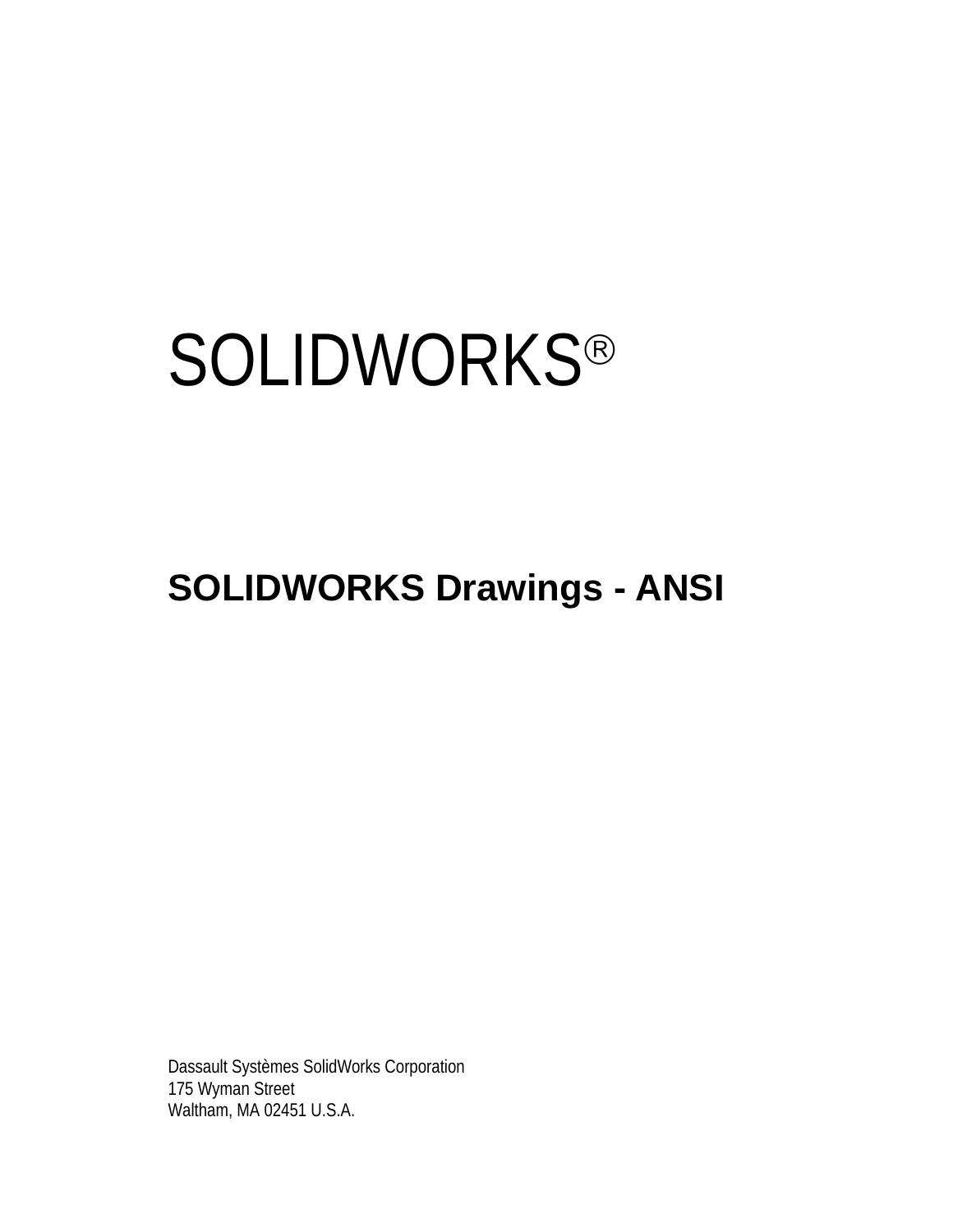© 1995-2018, Dassault Systemes SolidWorks Corporation, a Dassault Systèmes SE company, 175 Wyman Street, Waltham, Mass. 02451 USA. All Rights Reserved.

The information and the software discussed in this document are subject to change without notice and are not commitments by Dassault Systemes SolidWorks Corporation (DS SolidWorks).

No material may be reproduced or transmitted in any form or by any means, electronically or manually, for any purpose without the express written permission of DS SolidWorks.

The software discussed in this document is furnished under a license and may be used or copied only in accordance with the terms of the license. All warranties given by DS SolidWorks as to the software and documentation are set forth in the license agreement, and nothing stated in, or implied by, this document or its contents shall be considered or deemed a modification or amendment of any terms, including warranties, in the license agreement.

#### **Patent Notices**

SOLIDWORKS® 3D mechanical CAD and/or Simulation software is protected by U.S. Patents 6,611,725; 6,844,877; 6,898,560; 6,906,712; 7,079,990; 7,477,262; 7,558,705; 7,571,079; 7,590,497; 7,643,027; 7,672,822; 7,688,318; 7,694,238; 7,853,940; 8,305,376; 8,581,902; 8,817,028; 8,910,078; 9,129,083; 9,153,072; 9,262,863; 9,465,894; 9,646,412; 9,870,436; 10,055,083; 10,073,600 and foreign patents, (e.g., EP 1,116,190 B1 and JP 3,517,643).

eDrawings® software is protected by U.S. Patent 7,184,044; U.S. Patent 7,502,027; and Canadian Patent 2,318,706.

U.S. and foreign patents pending.

#### **Trademarks and Product Names for SOLIDWORKS Products and Services:**

SOLIDWORKS, 3D ContentCentral, 3D PartStream.NET, eDrawings, and the eDrawings logo are registered trademarks and FeatureManager is a jointly owned registered trademark of DS SolidWorks.

CircuitWorks, FloXpress, PhotoView 360, and TolAnalyst are trademarks of DS SolidWorks. FeatureWorks is a registered trademark of HCL Technologies Ltd.

SOLIDWORKS 2019, SOLIDWORKS Standard, SOLIDWORKS Professional, SOLIDWORKS Premium, SOLIDWORKS PDM Professional, SOLIDWORKS PDM Standard, SOLIDWORKS Simulation Standard, SOLIDWORKS Simulation Professional, SOLIDWORKS Simulation Premium, SOLIDWORKS Flow Simulation, SOLIDWORKS CAM, SOLIDWORKS Manage, eDrawings Viewer, eDrawings Professional, SOLIDWORKS Sustainability, SOLIDWORKS Plastics, SOLIDWORKS Electrical Schematic Standard, SOLIDWORKS Electrical Schematic Professional, SOLIDWORKS Electrical 3D, SOLIDWORKS Electrical Professional, CircuitWorks, SOLIDWORKS Composer, SOLIDWORKS Inspection, SOLIDWORKS MBD, SOLIDWORKS PCB powered by Altium, SOLIDWORKS PCB Connector powered by Altium, and SOLIDWORKS Visualize are product names of DS SolidWorks.

Other brand or product names are trademarks or registered trademarks of their respective holders.

#### **COMMERCIAL COMPUTER SOFTWARE - PROPRIETARY**

The Software is a "commercial item" as that term is defined at 48 C.F.R. 2.101 (OCT 1995), consisting of "commercial computer software" and "commercial software documentation" as such terms are used in 48 C.F.R. 12.212 (SEPT 1995) and is provided to the U.S. Government

(a) for acquisition by or on behalf of civilian agencies, consistent with the policy set forth in 48 C.F.R. 12.212; or (b) for acquisition by or on behalf of units of the Department of Defense, consistent with the policies set forth in 48 C.F.R. 227.7202-1 (JUN 1995) and 227.7202-4 (JUN 1995)

In the event that you receive a request from any agency of the U.S. Government to provide Software with rights beyond those set forth above, you will notify DS SolidWorks of the scope of the request and DS SolidWorks will have five (5) business days to, in its sole discretion, accept or reject such request. Contractor/ Manufacturer: Dassault Systemes SolidWorks Corporation, 175 Wyman Street, Waltham, Massachusetts 02451 USA.

#### C**opyright Notices for SOLIDWORKS Standard, Premium, Professional, and Education Products:**

Portions of this software © 1986-2018 Siemens Product Lifecycle Management Software Inc. All rights reserved.

This work contains the following software owned by Siemens Industry Software Limited: D-Cubed® 2D DCM © 2018. Siemens Industry Software Limited. All Rights Reserved.

D-Cubed® 3D DCM © 2018. Siemens Industry Software Limited. All Rights Reserved.

D-Cubed® PGM © 2018. Siemens Industry Software Limited. All Rights Reserved. D-Cubed® CDM © 2018. Siemens Industry Software Limited. All Rights Reserved.

D-Cubed® AEM © 2018. Siemens Industry Software Limited. All Rights Reserved.

Portions of this software © 1998-2018 HCL Technologies Ltd.

Portions of this software incorporate PhysX™ by NVIDIA 2006- 2010.

Portions of this software © 2001-2018 Luxology, LLC. All rights reserved, patents pending.

ons of this software  $\odot$  2007-2018 DriveWorks Ltd.

© 2011, Microsoft Corporation. All rights reserved. Includes Adobe® PDF Library technology

Copyright 1984-2016 Adobe Systems Inc. and its licensors. All rights reserved. Protected by U.S. Patents 5,929,866; 5,943,063; 6,289,364; 6,563,502; 6,639,593; 6,754,382; Patents Pending.

Adobe, the Adobe logo, Acrobat, the Adobe PDF logo, Distiller and Reader are registered trademarks or trademarks of Adobe Systems Inc. in the U.S. and other countries.

For more DS SolidWorks copyright information, see Help > About SOLIDWORKS.

**Copyright Notices for SOLIDWORKS Simulation Products:** Portions of this software © 2008 Solversoft Corporation.

PCGLSS © 1992-2017 Computational Applications and System Integration, Inc. All rights reserved.

#### **Copyright Notices for SOLIDWORKS PDM Professional Product:**

Outside In® Viewer Technology, © 1992-2012 Oracle

© 2011, Microsoft Corporation. All rights reserved.

**Copyright Notices for eDrawings Products:** Portions of this software © 2000-2014 Tech Soft 3D. Portions of this software © 1995-1998 Jean-Loup Gailly and

Mark Adler. Portions of this software © 1998-2001 3Dconnexion.

Portions of this software © 1998-2014 Open Design Alliance. All rights reserved. Portions of this software © 1995-2012 Spatial Corporation.

The eDrawings® for Windows® software is based in part on the work of the Independent JPEG Group.

Portions of eDrawings® for iPad® copyright © 1996-1999 Silicon Graphics Systems, Inc. Portions of eDrawings® for iPad® copyright © 2003 - 2005 Apple Computer Inc.

**Copyright Notices for SOLIDWORKS PCB Products:** Portions of this software © 2017 - 2018 Altium Limited.

**Copyright Notices for SOLIDWORKS Visualize Products:**

NVIDIA GameWorks™ Technology provided under license from NVIDIA Corporation. Copyright © 2002-2015 NVIDIA Corporation. All rights reserved.

Document Number: PMT1901-ENU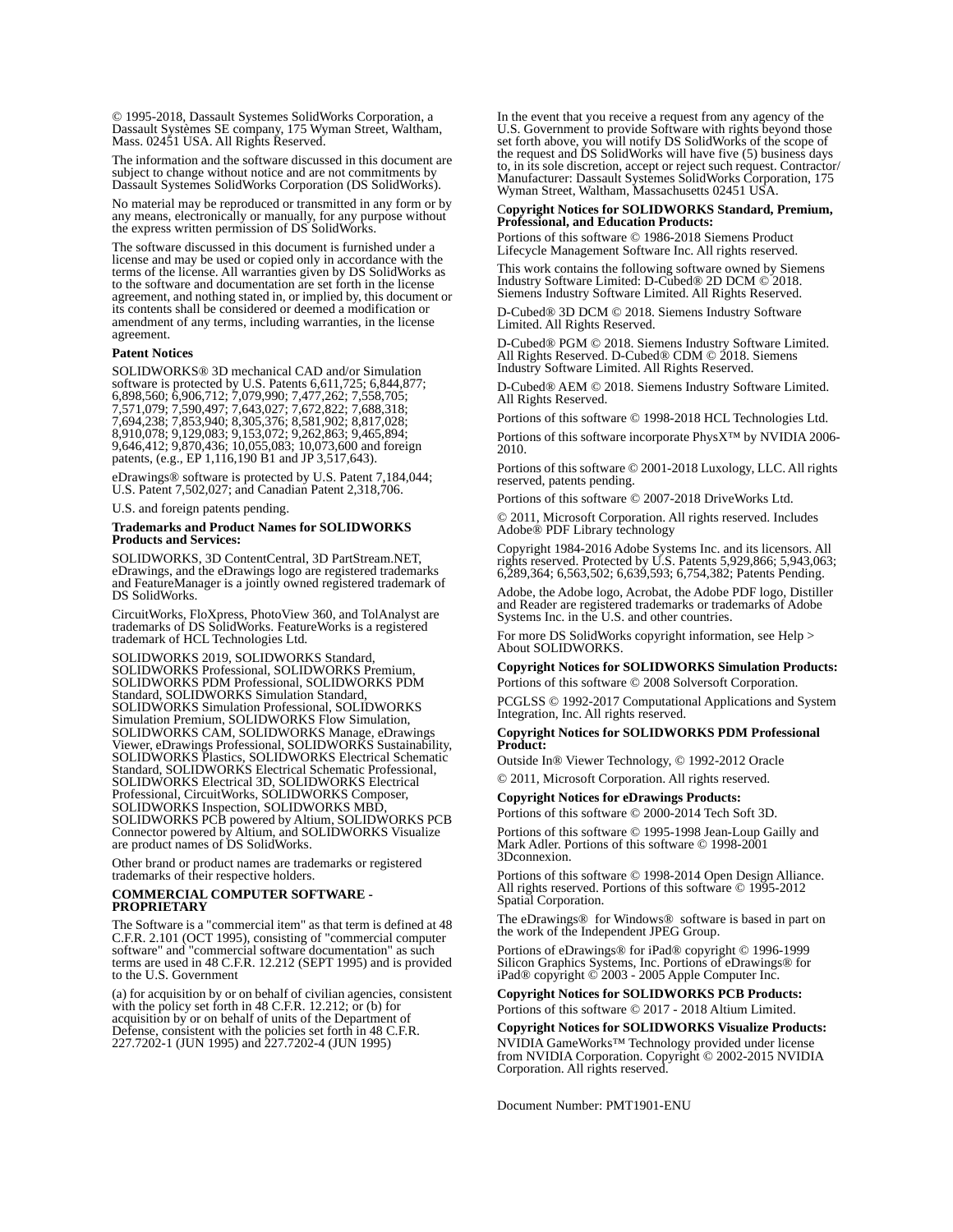# **Contents**

#### **Introduction**

|                                          | Accessing Training Templates in SOLIDWORKS  3 |  |
|------------------------------------------|-----------------------------------------------|--|
|                                          |                                               |  |
|                                          |                                               |  |
|                                          |                                               |  |
|                                          |                                               |  |
|                                          |                                               |  |
| Lesson 1:<br><b>Review of the Basics</b> |                                               |  |
|                                          |                                               |  |
|                                          |                                               |  |
|                                          |                                               |  |
|                                          |                                               |  |
|                                          |                                               |  |
|                                          |                                               |  |
|                                          |                                               |  |
|                                          |                                               |  |
|                                          |                                               |  |
|                                          |                                               |  |
|                                          |                                               |  |
|                                          |                                               |  |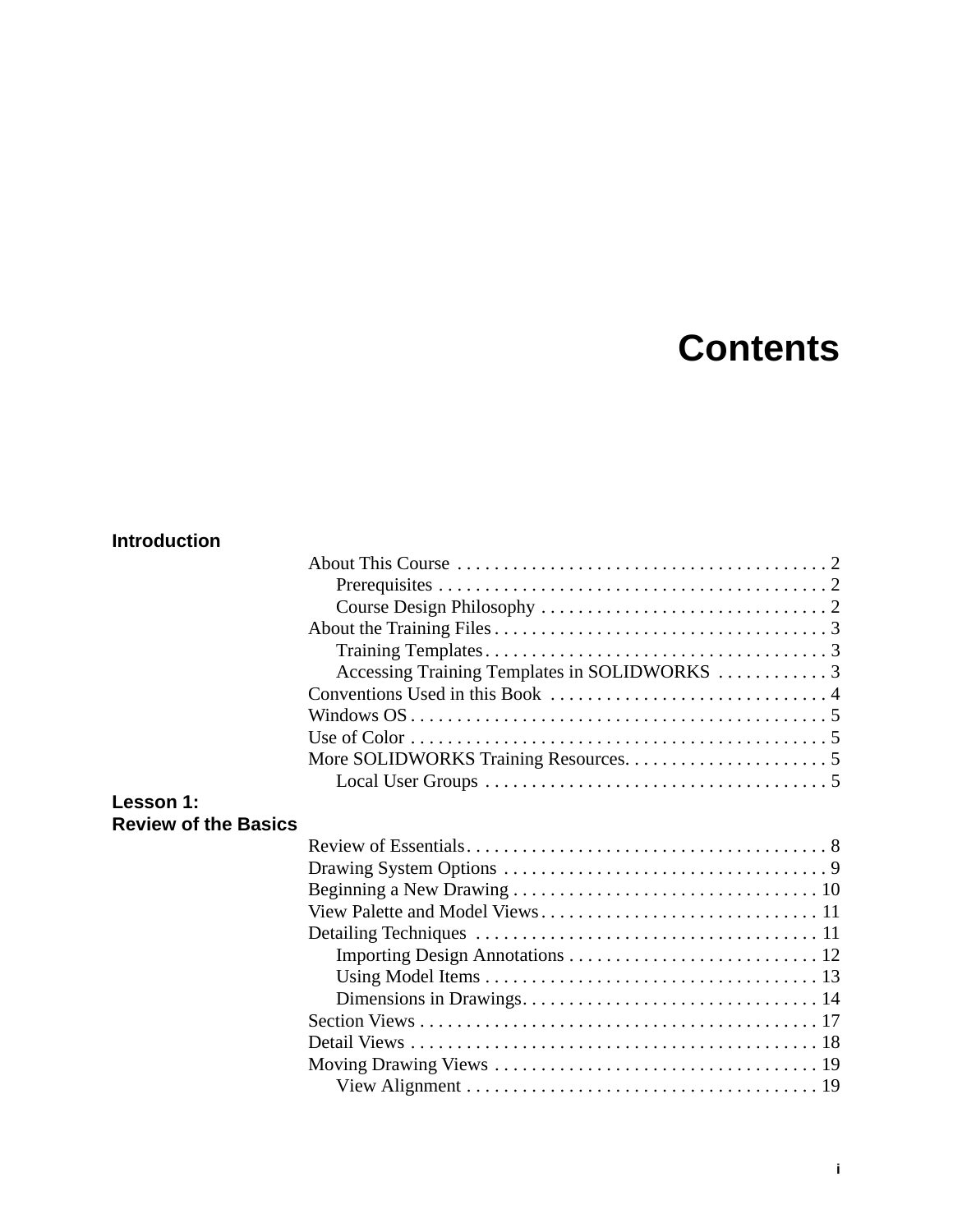| Lesson 2:                              |                                                                                                        |  |
|----------------------------------------|--------------------------------------------------------------------------------------------------------|--|
| <b>Understanding Drawing Templates</b> |                                                                                                        |  |
|                                        |                                                                                                        |  |
|                                        |                                                                                                        |  |
|                                        |                                                                                                        |  |
|                                        |                                                                                                        |  |
|                                        |                                                                                                        |  |
|                                        |                                                                                                        |  |
|                                        |                                                                                                        |  |
|                                        |                                                                                                        |  |
|                                        |                                                                                                        |  |
|                                        |                                                                                                        |  |
|                                        |                                                                                                        |  |
|                                        |                                                                                                        |  |
|                                        |                                                                                                        |  |
|                                        |                                                                                                        |  |
|                                        |                                                                                                        |  |
|                                        |                                                                                                        |  |
|                                        |                                                                                                        |  |
|                                        | Save as Template $\dots \dots \dots \dots \dots \dots \dots \dots \dots \dots \dots \dots \dots \dots$ |  |
|                                        |                                                                                                        |  |
|                                        |                                                                                                        |  |
|                                        |                                                                                                        |  |
|                                        |                                                                                                        |  |
|                                        | Exercise 8: Designing Model Templates  103                                                             |  |
|                                        |                                                                                                        |  |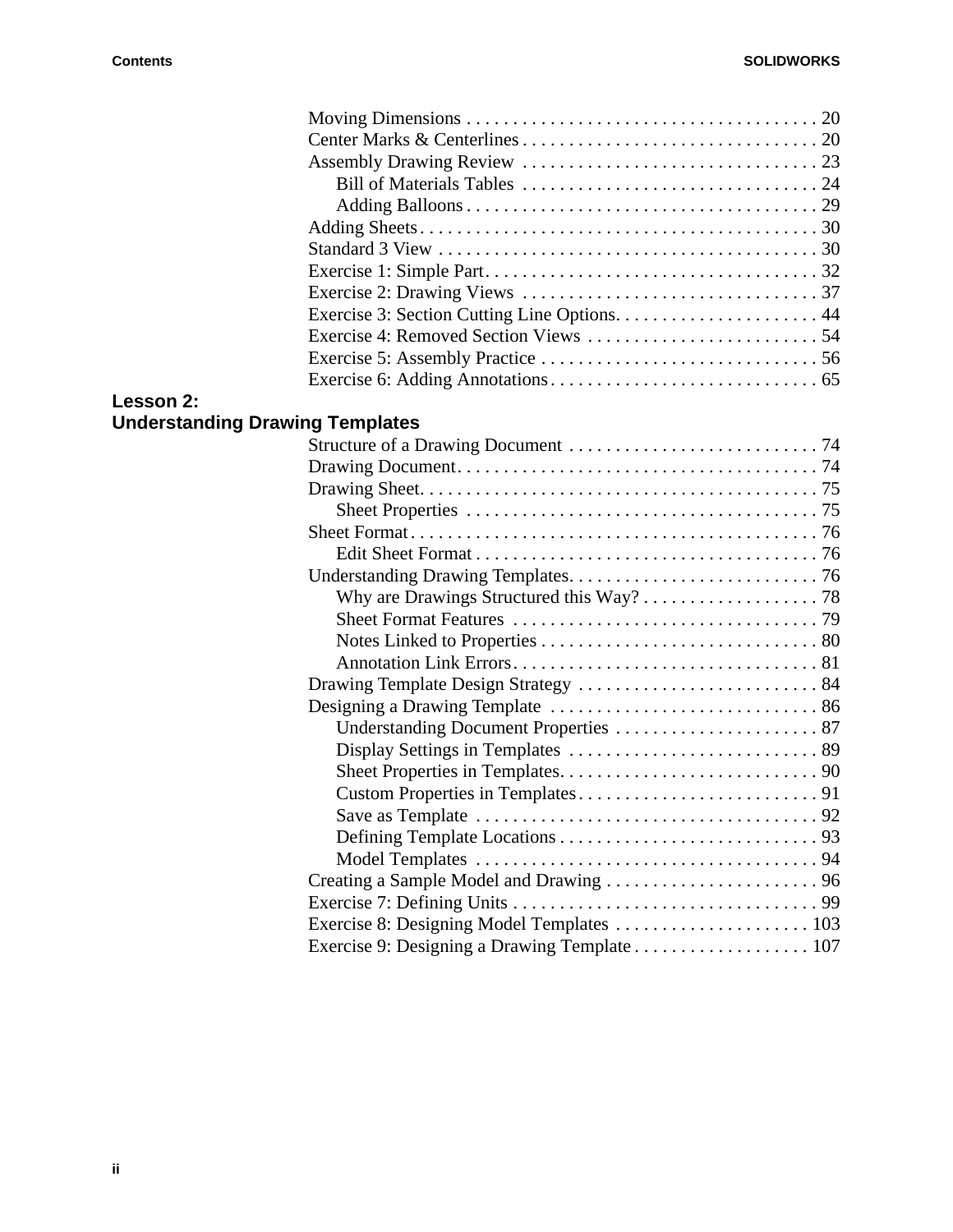#### **Lesson 3: Customizing the Sheet Format**

| Lesson 4:                                       |                                                    |
|-------------------------------------------------|----------------------------------------------------|
| <b>Saving and Testing the Sheet Format File</b> |                                                    |
|                                                 |                                                    |
|                                                 |                                                    |
|                                                 |                                                    |
|                                                 |                                                    |
|                                                 |                                                    |
|                                                 |                                                    |
|                                                 |                                                    |
|                                                 |                                                    |
|                                                 | Exercise 11: Saving and Testing a Sheet Format 157 |
|                                                 |                                                    |

## **Lesson 5:**

## **Creating Additional Sheet Formats and Templates**

| Defining Property Tab Template Locations 174               |
|------------------------------------------------------------|
|                                                            |
|                                                            |
| Exercise 12: Create a New Sheet Format Size 179            |
| Exercise 13: Drawing Templates with Sheet Formats 184      |
|                                                            |
| Exercise 15: Property Tab Templates and Properties.txt 192 |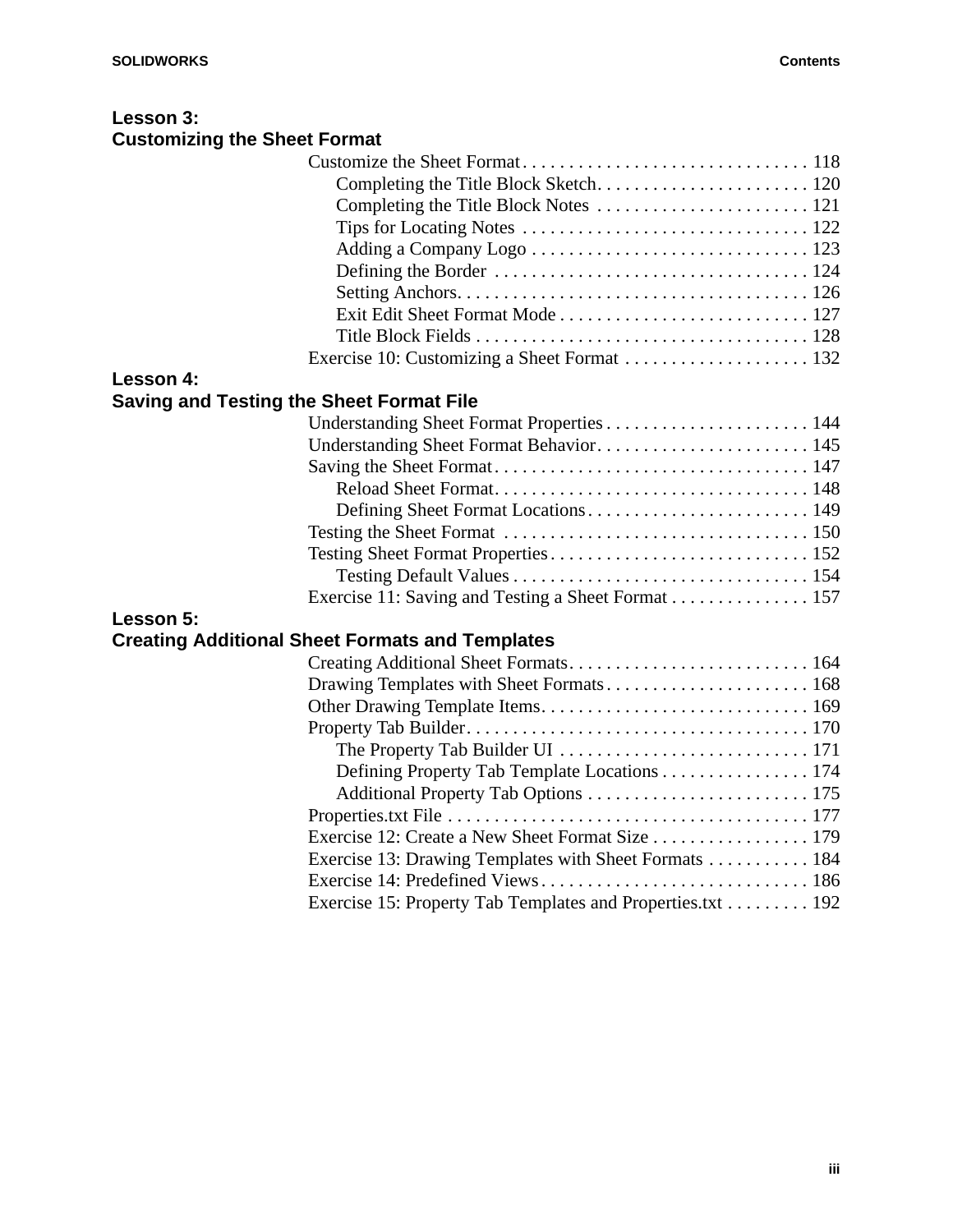#### **Lesson 6: Advanced Options for Drawing Views**

| Drawing View Properties Dialog  202 |
|-------------------------------------|
|                                     |
|                                     |
|                                     |
|                                     |
|                                     |
|                                     |
|                                     |
|                                     |
|                                     |
|                                     |
|                                     |
|                                     |
|                                     |
|                                     |
|                                     |
|                                     |
|                                     |
|                                     |
|                                     |
|                                     |
|                                     |
|                                     |
|                                     |
|                                     |

### **Lesson 7:**

# **Understanding Annotation Views**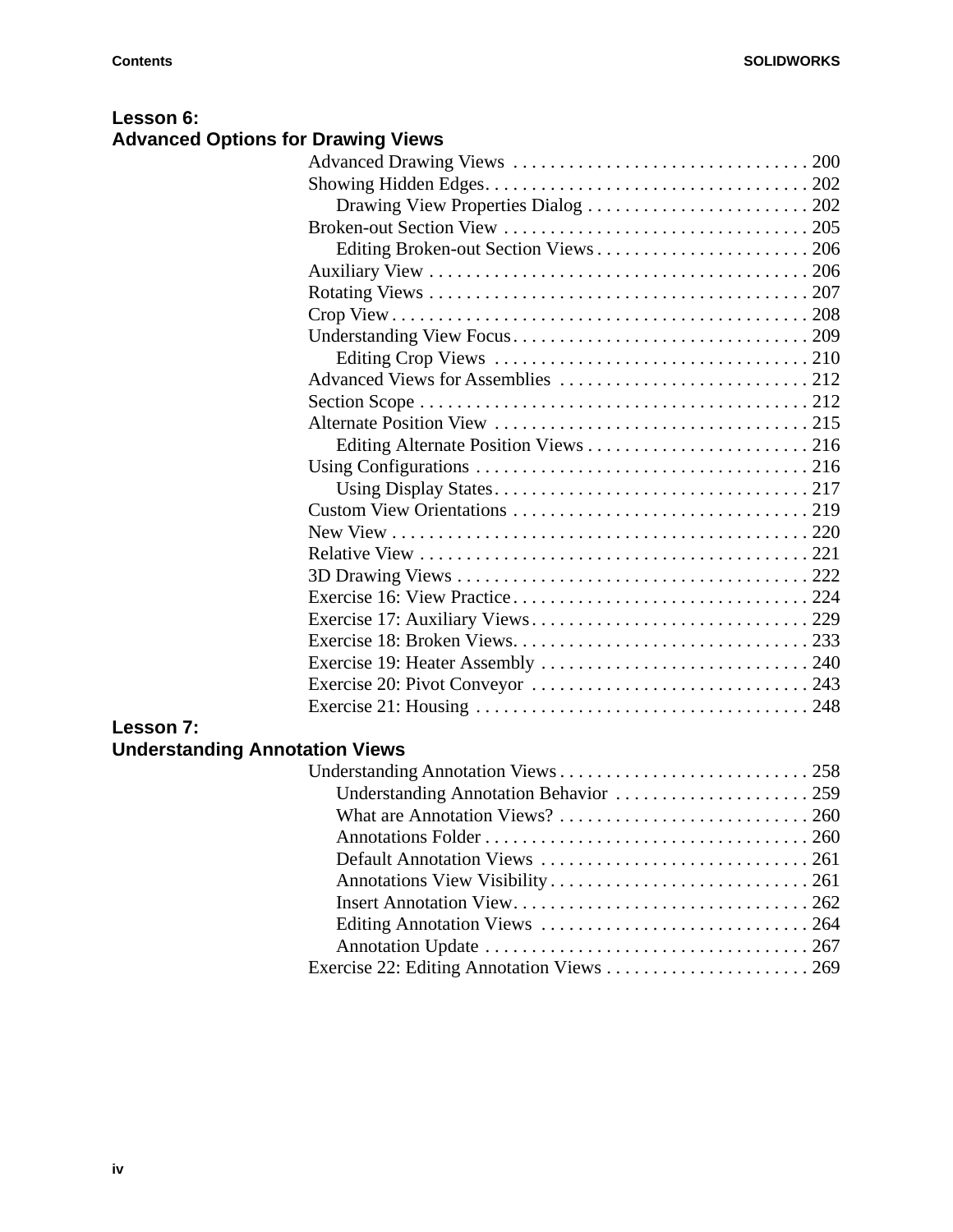| Lesson 8:                       |  |
|---------------------------------|--|
| <b>Advanced Detailing Tools</b> |  |

|        | Using Annotation Views in Existing Drawing Views $\ldots \ldots \ldots$ 278 |  |
|--------|-----------------------------------------------------------------------------|--|
|        |                                                                             |  |
|        |                                                                             |  |
|        |                                                                             |  |
|        |                                                                             |  |
|        |                                                                             |  |
|        |                                                                             |  |
|        |                                                                             |  |
|        |                                                                             |  |
|        |                                                                             |  |
|        |                                                                             |  |
|        |                                                                             |  |
|        |                                                                             |  |
|        |                                                                             |  |
|        |                                                                             |  |
|        |                                                                             |  |
|        |                                                                             |  |
|        |                                                                             |  |
|        |                                                                             |  |
|        |                                                                             |  |
|        |                                                                             |  |
| son 9: |                                                                             |  |

### **Lesson 9:**

# **Advanced Options for BOM Tables**